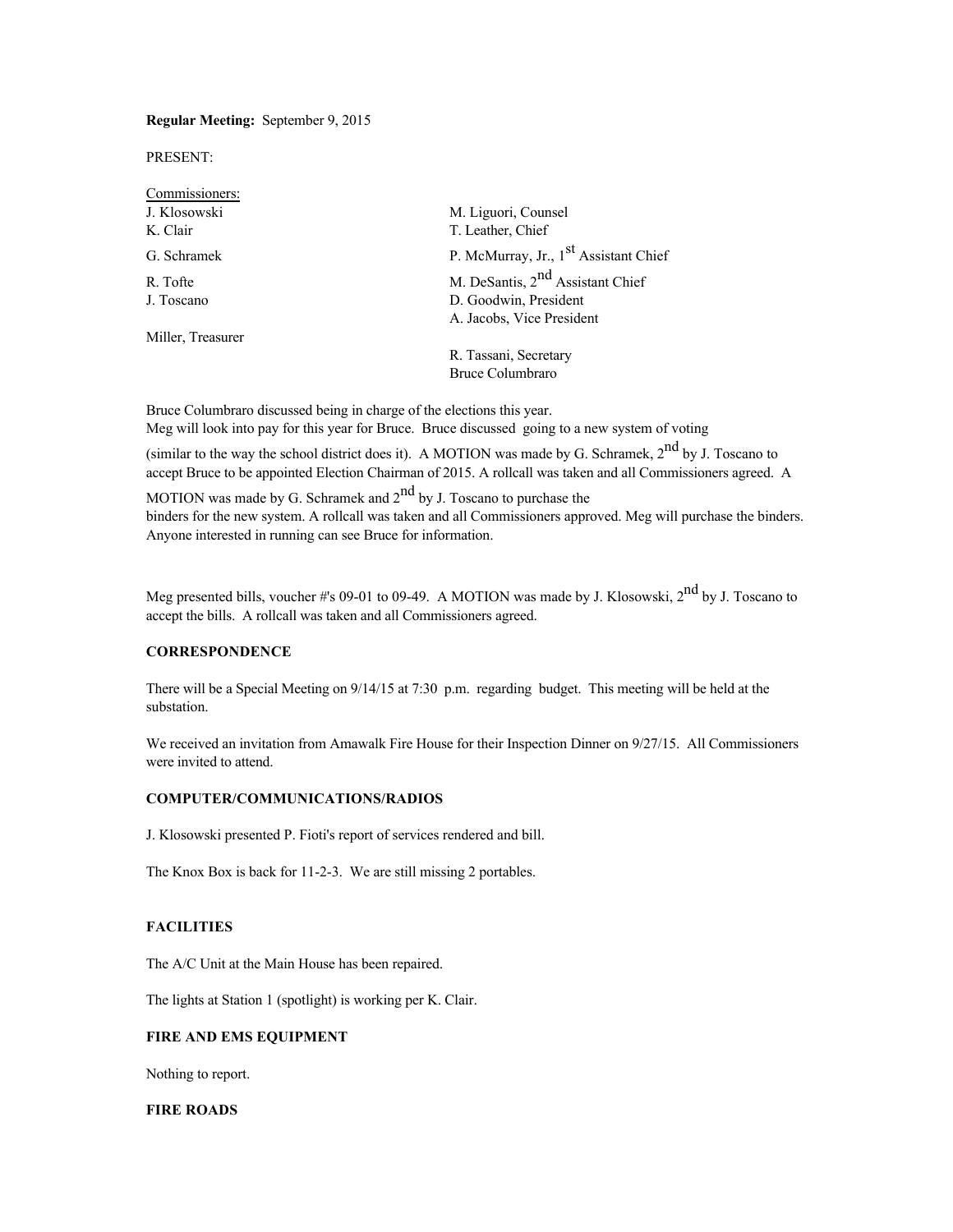Nothing to report.

#### **FIRE PREVENTION**

Trailer is getting cleaned.

## **AWARDS**

Nothing to report.

#### **INSTALLATION DINNER**

G. Schramek will get quotes for a Cocktail Party for 2016.

## **INSURANCE CLAIMS/VFBL**

R. Tofte reported a claim he received for badge #E-15.

#### **LEGAL CONTACT/REPORTS**

G. Schramek received a request for a foil that he cannot find. He's looking for a PCR. Chief Leather will look into this.

Liguori is looking into Harassment Course Training for Non-Active members. K. Clair will look into the ICS 100 and 700 courses.

M. Liquori will do RFP's for Snow Removal and Insurance.

### **LOSAP**

M. Liguori is working with R. Tofte on LOSAP. R. Tofte reported that there are 14 new members to the plan effective March, 2015. At the current time the plan does not specify what "active" means. This needs to be fixed.

# **EQUIPMENT/FABRICATION**

R. Tofte went to Laser Tek with 6-1. He spoke about the compartment. They did not give an estimate. They will have to agree not to go over a said price. He also checked with Gowan's Knight, they gave a quote. K. Clair made a MOTION not to go over said price, R. Tofte  $2<sup>nd</sup>$  the motion, a rollcall was taken.

K. Clair reported that Hose Testing is scheduled for 9/30/15. Drivers will be needed.

The Pump and Ladder Testing will be done on 9/21 and 9/22 respectively.

#### **OSHA MANDATES**

A few people need training per Chief Leather. OSHA Bailout Class to start soon.

# **VEHICLE MAINTENANCE**

11-2-3 is in service 11-7-2 is out of service (batteries)